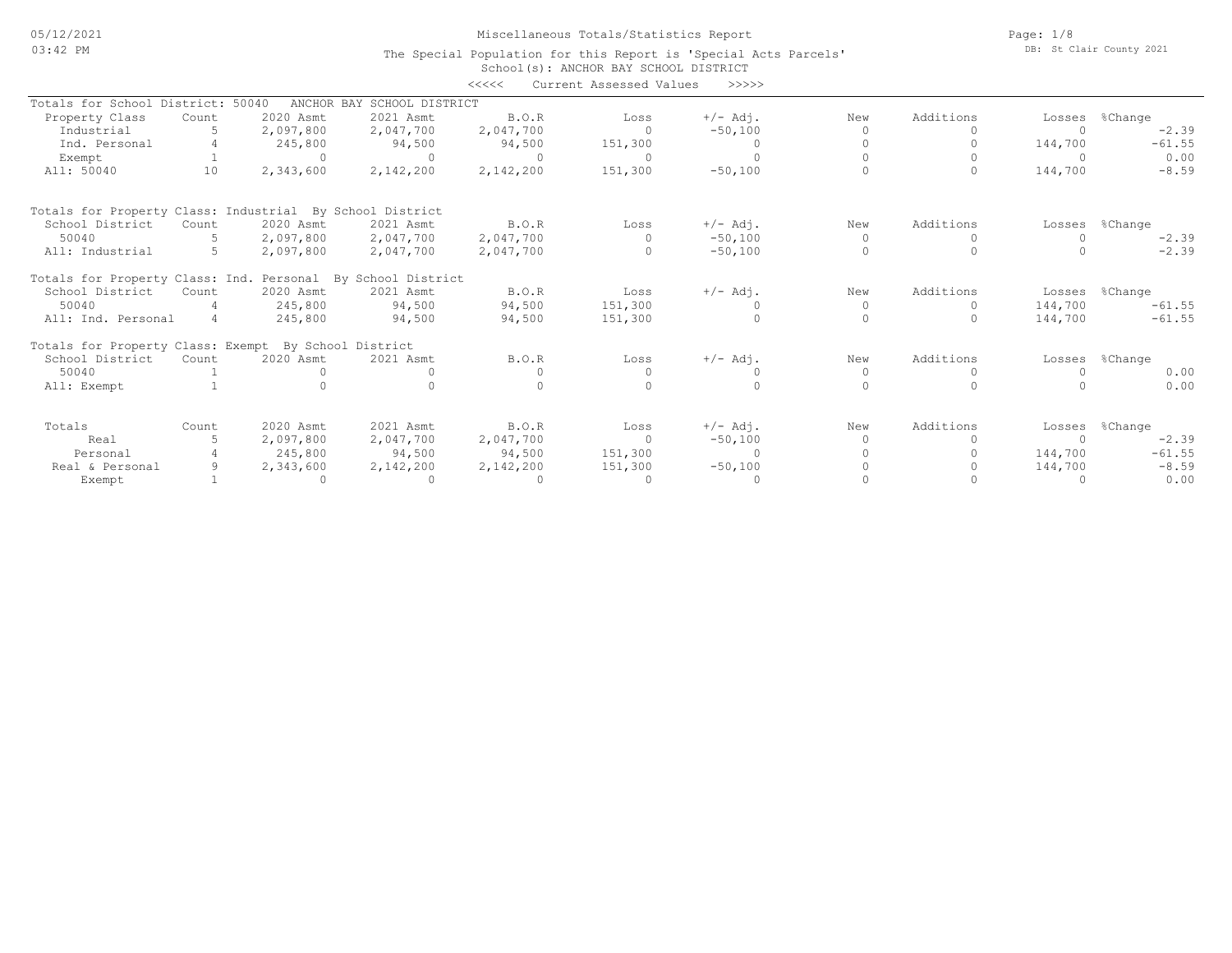05/12/2021 03:42 PM

Miscellaneous Totals/Statistics Report

Page: 2/8 DB: St Clair County 2021

#### School(s): ANCHOR BAY SCHOOL DISTRICT The Special Population for this Report is 'Special Acts Parcels'

|                                                          |       |                    | <<<<                        |           | S.E.V., Taxable and Capped Values |           | >>>>>     |           |           |           |
|----------------------------------------------------------|-------|--------------------|-----------------------------|-----------|-----------------------------------|-----------|-----------|-----------|-----------|-----------|
| Totals for School District:                              |       | 50040              | ANCHOR BAY SCHOOL DISTRICT  |           |                                   |           |           |           |           |           |
| Property Class                                           | Count | 2020 SEV           | Fin SEV                     | 2021 SEV  | 2020 Tax                          | Fin Tax   | 2021 Tax  | BOR Tax   | 2021 Cap  | 2021 MCAP |
| Industrial                                               |       | 2,097,800          | 2,097,800                   | 2,047,700 | 2,069,904                         | 2,069,904 | 2,038,177 | 2,038,177 | 2,098,880 | 2,098,880 |
| Ind. Personal                                            |       | 245,800            | 245,800                     | 94,500    | 245,800                           | 245,800   | 94,500    | 94,500    | 94,500    | 94,500    |
| Exempt                                                   |       | $\Omega$           | $\cap$                      | $\Omega$  | $\Omega$                          | $\Omega$  | $\Omega$  | $\cap$    | $\Omega$  |           |
| All: 50040                                               | 10    | 2,343,600          | 2,343,600                   | 2,142,200 | 2,315,704                         | 2,315,704 | 2,132,677 | 2,132,677 | 2,193,380 | 2,193,380 |
| Totals for Property Class: Industrial By School District |       |                    |                             |           |                                   |           |           |           |           |           |
| School District                                          | Count | 2020 SEV           | Fin SEV                     | 2021 SEV  | 2020 Tax                          | Fin Tax   | 2021 Tax  | BOR Tax   | 2021 Cap  | 2021 MCAP |
| 50040                                                    |       | 2,097,800          | 2,097,800                   | 2,047,700 | 2,069,904                         | 2,069,904 | 2,038,177 | 2,038,177 | 2,098,880 | 2,098,880 |
| All: Industrial                                          | 5     | 2,097,800          | 2,097,800                   | 2,047,700 | 2,069,904                         | 2,069,904 | 2,038,177 | 2,038,177 | 2,098,880 | 2,098,880 |
| Totals for Property Class: Ind.                          |       |                    | Personal By School District |           |                                   |           |           |           |           |           |
| School District                                          | Count | 2020 SEV           | Fin SEV                     | 2021 SEV  | 2020 Tax                          | Fin Tax   | 2021 Tax  | BOR Tax   | 2021 Cap  | 2021 MCAP |
| 50040                                                    |       | 245,800            | 245,800                     | 94,500    | 245,800                           | 245,800   | 94,500    | 94,500    | 94,500    | 94,500    |
| All: Ind. Personal                                       | 4     | 245,800            | 245,800                     | 94,500    | 245,800                           | 245,800   | 94,500    | 94,500    | 94,500    | 94,500    |
| Totals for Property Class: Exempt                        |       | By School District |                             |           |                                   |           |           |           |           |           |
| School District                                          | Count | 2020 SEV           | Fin SEV                     | 2021 SEV  | 2020 Tax                          | Fin Tax   | 2021 Tax  | BOR Tax   | 2021 Cap  | 2021 MCAP |
| 50040                                                    |       |                    |                             | $\Omega$  | $\Omega$                          | $\Omega$  | $\Omega$  | $\bigcap$ | $\bigcap$ | $\Omega$  |
| All: Exempt                                              |       |                    |                             |           |                                   |           |           |           |           | $\cap$    |
| Totals                                                   | Count | 2020 SEV           | Fin SEV                     | 2021 SEV  | 2020 Tax                          | Fin Tax   | 2021 Tax  | BOR Tax   | 2021 Cap  | 2021 MCAP |
| Real                                                     |       | 2,097,800          | 2,097,800                   | 2,047,700 | 2,069,904                         | 2,069,904 | 2,038,177 | 2,038,177 | 2,098,880 | 2,098,880 |
| Personal                                                 |       | 245,800            | 245,800                     | 94,500    | 245,800                           | 245,800   | 94,500    | 94,500    | 94,500    | 94,500    |
| Real & Personal                                          |       | 2,343,600          | 2,343,600                   | 2,142,200 | 2,315,704                         | 2,315,704 | 2,132,677 | 2,132,677 | 2,193,380 | 2,193,380 |
| Exempt                                                   |       | $\bigcap$          | $\Omega$                    | $\Omega$  | $\Omega$                          | $\Omega$  | $\Omega$  | $\cap$    |           | $\cap$    |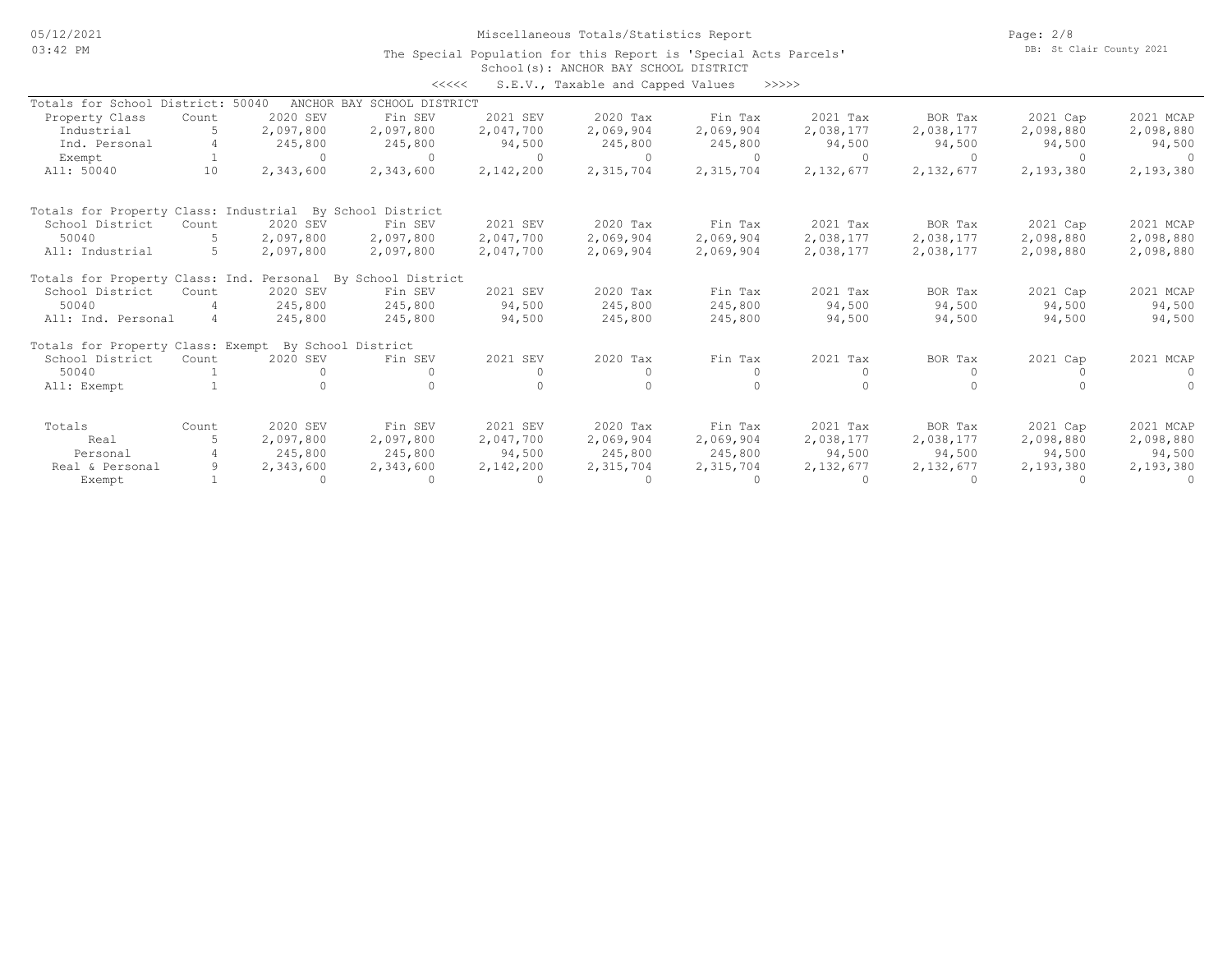### Miscellaneous Totals/Statistics Report

Page: 3/8 DB: St Clair County 2021

### School(s): ANCHOR BAY SCHOOL DISTRICT The Special Population for this Report is 'Special Acts Parcels'

|                                                             |                |           |                            | <<<<           | PRE/MBT Percentage Times S.E.V. | >>>>>      |            |                |           |
|-------------------------------------------------------------|----------------|-----------|----------------------------|----------------|---------------------------------|------------|------------|----------------|-----------|
| Totals for School District: 50040                           |                |           | ANCHOR BAY SCHOOL DISTRICT |                |                                 |            |            |                |           |
| Property Class                                              | Count          | 2020 ORIG | 2020 ORIG                  | Final PRE      | Final                           | W/O Winter | W/O Winter | 2021 ORIG      | 2021 ORIG |
|                                                             |                | PRE       | Non-PRE                    |                | Non-PRE                         | PRE        | Non-PRE    | PRE            | Non-PRE   |
| Industrial                                                  | 0              | $\Omega$  | 2,097,800                  | $\circ$        | 2,097,800                       | $\Omega$   | 2,097,800  | $\Omega$       | 2,047,700 |
| Ind. Personal                                               | $\overline{4}$ | 245,800   | $\Omega$                   | 245,800        | $\Omega$                        | 245,800    | $\Omega$   | 94,500         | - 0       |
| All: 50040                                                  | 4              | 245,800   | 2,097,800                  | 245,800        | 2,097,800                       | 245,800    | 2,097,800  | 94,500         | 2,047,700 |
| Totals for Property Class: Industrial By School District    |                |           |                            |                |                                 |            |            |                |           |
| School District                                             | Count          | 2020 ORIG | 2020 ORIG                  | Final PRE      | Final                           | W/O Winter | W/O Winter | 2021 ORIG      | 2021 ORIG |
|                                                             |                | PRE       | Non-PRE                    |                | Non-PRE                         | PRE        | Non-PRE    | PRE            | Non-PRE   |
| 50040                                                       | $\Omega$       | $\Omega$  | 2,097,800                  | $\circ$        | 2,097,800                       | $\Omega$   | 2,097,800  | $\Omega$       | 2,047,700 |
| All: Industrial                                             | 0              | $\circ$   | 2,097,800                  | $\circ$        | 2,097,800                       | $\circ$    | 2,097,800  |                | 2,047,700 |
| Totals for Property Class: Ind. Personal By School District |                |           |                            |                |                                 |            |            |                |           |
| School District                                             | Count          | 2020 ORIG | 2020 ORIG                  | Final PRE      | Final                           | W/O Winter | W/O Winter | 2021 ORIG      | 2021 ORIG |
|                                                             |                | PRE.      | Non-PRE                    |                | Non-PRE                         | PRE.       | Non-PRE    | PRE            | Non-PRE   |
| 50040                                                       | 4              | 245,800   | $\cap$                     | 245,800        | $\Omega$                        | 245,800    | $\Omega$   | 94,500         |           |
| All: Ind. Personal                                          | $\overline{4}$ | 245,800   | $\cap$                     | 245,800        | $\Omega$                        | 245,800    | $\Omega$   | 94,500         |           |
| Totals                                                      | Count          | 2020 ORIG | 2020 ORIG                  | Final PRE      | Final                           | W/O Winter | W/O Winter | 2021 ORIG      | 2021 ORIG |
|                                                             |                | PRE       | Non-PRE                    |                | Non-PRE                         | PRE        | Non-PRE    | PRE            | Non-PRE   |
| Real                                                        | $\Omega$       | $\Omega$  | 2,097,800                  | $\overline{0}$ | 2,097,800                       | $\circ$    | 2,097,800  | $\overline{0}$ | 2,047,700 |
| Personal                                                    | 4              | 245,800   | $\cap$                     | 245,800        | $\cap$                          | 245,800    | $\cap$     | 94,500         |           |
| Real & Personal                                             |                | 245,800   | 2,097,800                  | 245,800        | 2,097,800                       | 245,800    | 2,097,800  | 94,500         | 2,047,700 |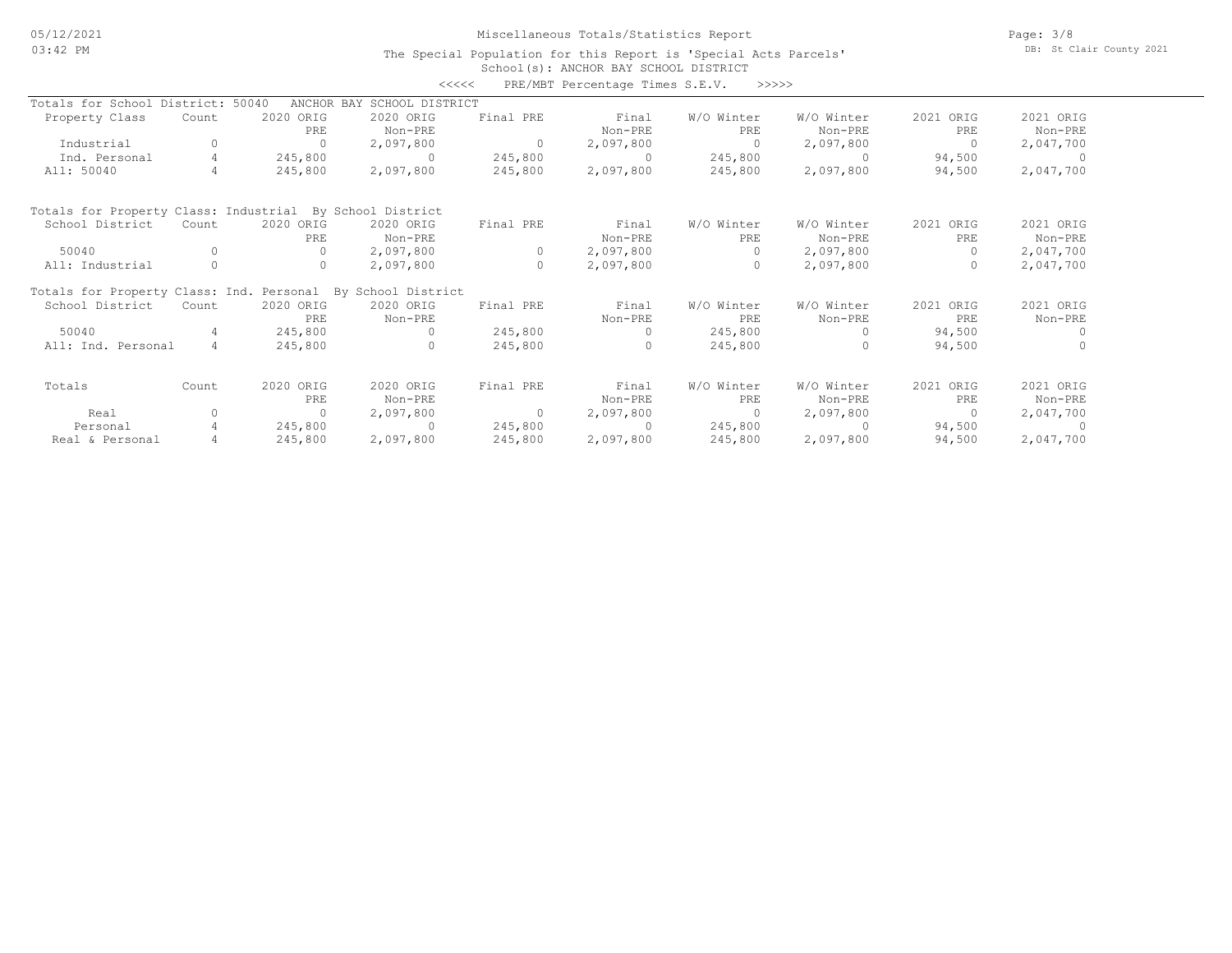# Miscellaneous Totals/Statistics Report

Page: 4/8 DB: St Clair County 2021

### School(s): ANCHOR BAY SCHOOL DISTRICT The Special Population for this Report is 'Special Acts Parcels'

| PRE/MBT Percentage Times Taxable<br><<<<<br>>>>>>           |                |           |                            |                |           |            |            |           |           |  |  |
|-------------------------------------------------------------|----------------|-----------|----------------------------|----------------|-----------|------------|------------|-----------|-----------|--|--|
| Totals for School District: 50040                           |                |           | ANCHOR BAY SCHOOL DISTRICT |                |           |            |            |           |           |  |  |
| Property Class                                              | Count          | 2020 ORIG | 2020 ORIG                  | Final PRE      | Final     | W/O Winter | W/O Winter | 2021 ORIG | 2021 ORIG |  |  |
|                                                             |                | PRE       | Non-PRE                    |                | Non-PRE   | PRE        | Non-PRE    | PRE       | Non-PRE   |  |  |
| Industrial                                                  |                | $\Omega$  | 2,069,904                  | $\Omega$       | 2,069,904 | $\Omega$   | 2,069,904  | $\Omega$  | 2,038,177 |  |  |
| Ind. Personal                                               | $\overline{4}$ | 245,800   | $\Omega$                   | 245,800        | $\Omega$  | 245,800    | $\Omega$   | 94,500    | - 0       |  |  |
| All: 50040                                                  | 4              | 245,800   | 2,069,904                  | 245,800        | 2,069,904 | 245,800    | 2,069,904  | 94,500    | 2,038,177 |  |  |
| Totals for Property Class: Industrial By School District    |                |           |                            |                |           |            |            |           |           |  |  |
| School District                                             | Count          | 2020 ORIG | 2020 ORIG                  | Final PRE      | Final     | W/O Winter | W/O Winter | 2021 ORIG | 2021 ORIG |  |  |
|                                                             |                | PRE       | Non-PRE                    |                | Non-PRE   | PRE        | Non-PRE    | PRE       | Non-PRE   |  |  |
| 50040                                                       | O              | $\Omega$  | 2,069,904                  | $\circ$        | 2,069,904 | $\Omega$   | 2,069,904  | $\Omega$  | 2,038,177 |  |  |
| All: Industrial                                             | $\circ$        | 0         | 2,069,904                  | $\circ$        | 2,069,904 | $\circ$    | 2,069,904  | $\circ$   | 2,038,177 |  |  |
| Totals for Property Class: Ind. Personal By School District |                |           |                            |                |           |            |            |           |           |  |  |
| School District                                             | Count          | 2020 ORIG | 2020 ORIG                  | Final PRE      | Final     | W/O Winter | W/O Winter | 2021 ORIG | 2021 ORIG |  |  |
|                                                             |                | PRE       | Non-PRE                    |                | Non-PRE   | PRE        | Non-PRE    | PRE       | Non-PRE   |  |  |
| 50040                                                       | 4              | 245,800   | $\Omega$                   | 245,800        |           | 245,800    | $\Omega$   | 94,500    |           |  |  |
| All: Ind. Personal                                          | $\overline{4}$ | 245,800   | $\Omega$                   | 245,800        |           | 245,800    | $\Omega$   | 94,500    |           |  |  |
| Totals                                                      | Count          | 2020 ORIG | 2020 ORIG                  | Final PRE      | Final     | W/O Winter | W/O Winter | 2021 ORIG | 2021 ORIG |  |  |
|                                                             |                | PRE       | Non-PRE                    |                | Non-PRE   | PRE        | Non-PRE    | PRE       | Non-PRE   |  |  |
| Real                                                        | 0              | $\Omega$  | 2,069,904                  | $\overline{0}$ | 2,069,904 | $\Omega$   | 2,069,904  | $\Omega$  | 2,038,177 |  |  |
| Personal                                                    |                | 245,800   | $\cap$                     | 245,800        | $\Omega$  | 245,800    | $\cap$     | 94,500    |           |  |  |
| Real & Personal                                             |                | 245,800   | 2,069,904                  | 245,800        | 2,069,904 | 245,800    | 2,069,904  | 94,500    | 2,038,177 |  |  |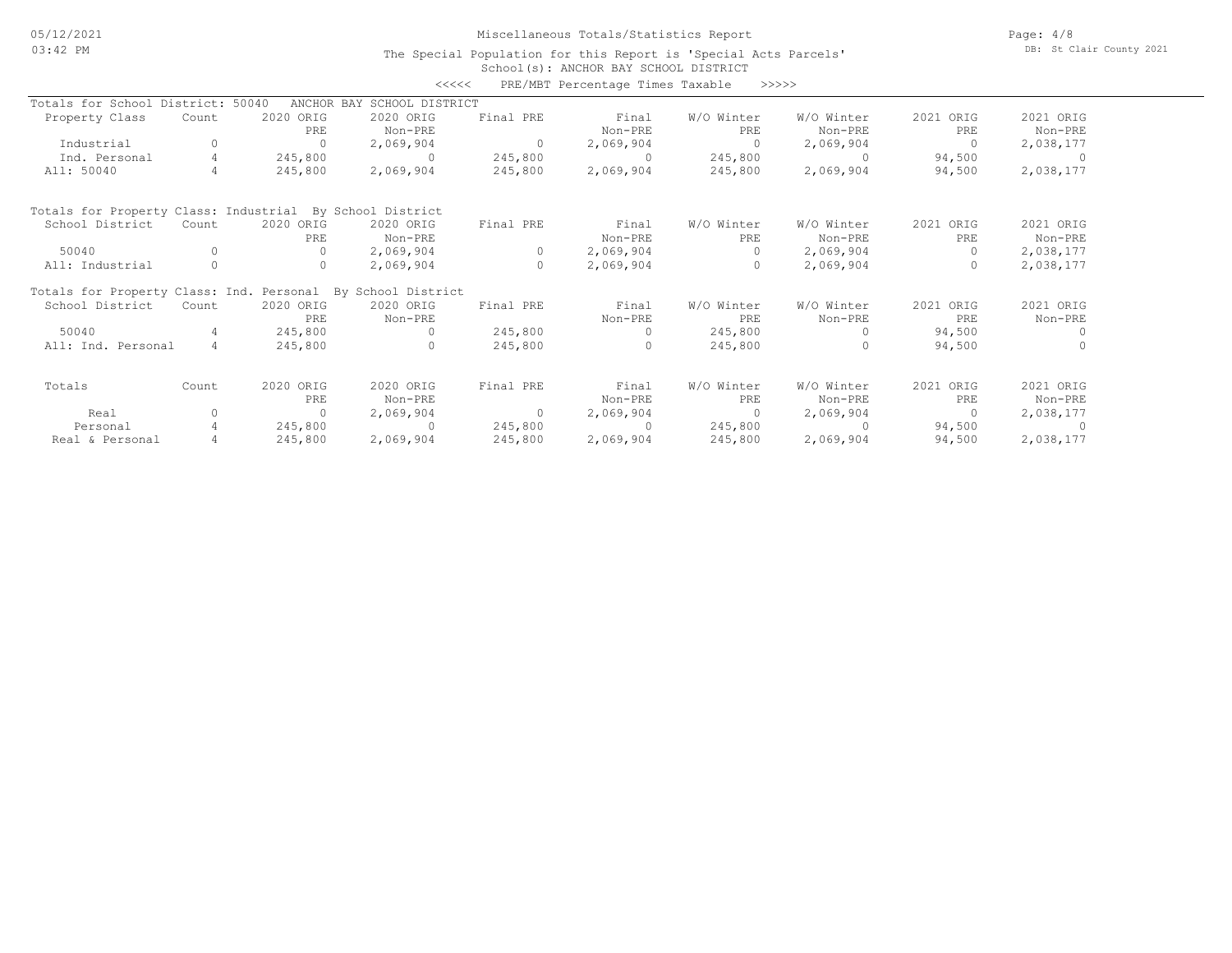# \*\*\*\*\* CFT/IFT/REHAB Totals \*\*\*\*\*

|                       |                 | Count. | SEV Value | Taxable Value |
|-----------------------|-----------------|--------|-----------|---------------|
| IFT - Post 1994 Rates | Real            | $6 -$  | 2,047,700 | 2,038,177     |
| IFT - Post 1994 Rates | Personal        | 14     | 94.500    | 94,500        |
| IFT - Post 1994 Rates | Real & Personal | 20     | 2,142,200 | 2,132,677     |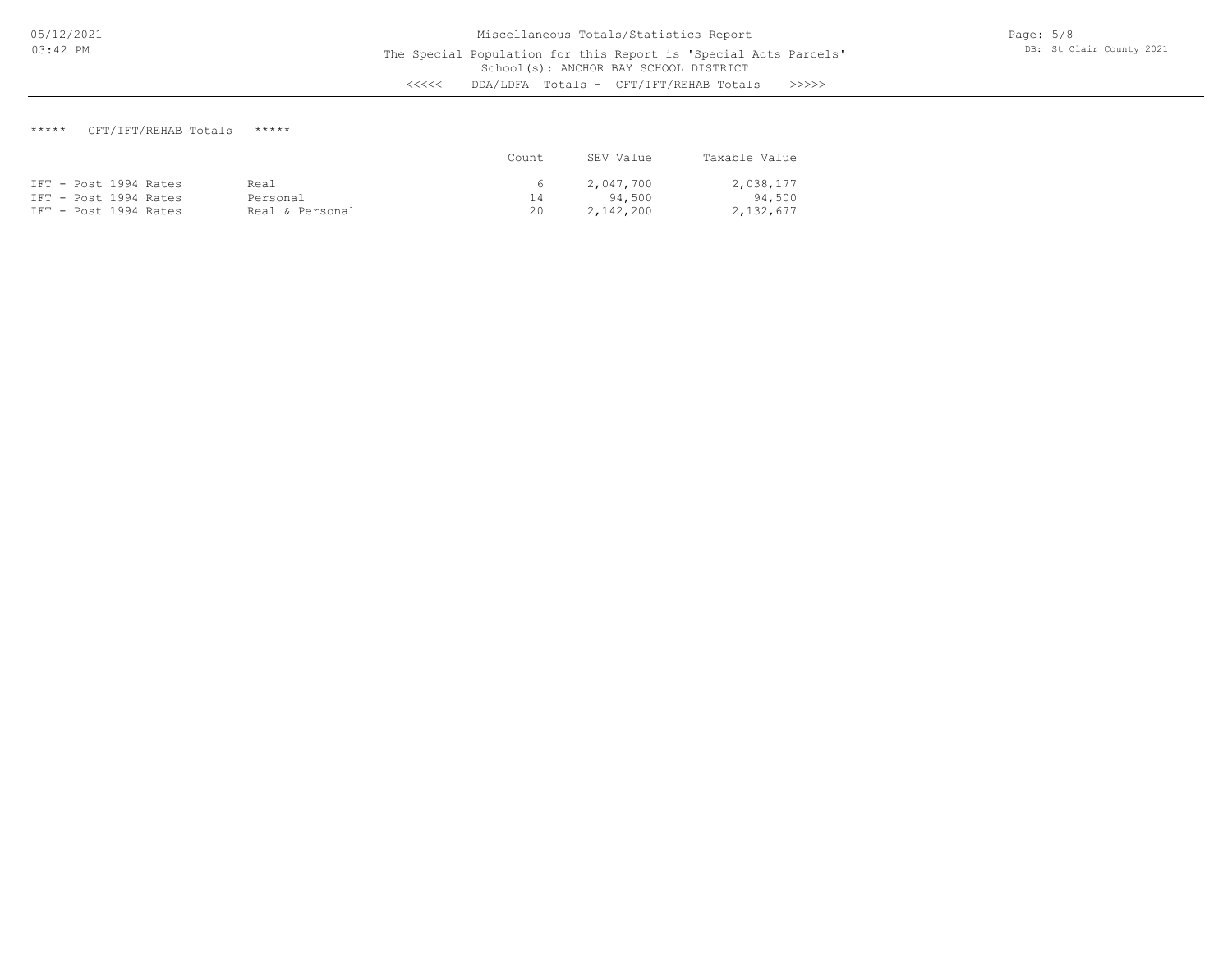#### School(s): ANCHOR BAY SCHOOL DISTRICT The Special Population for this Report is 'Special Acts Parcels'

<<<<< Special Act Totals >>>>>

\*\*\*\*\* Special Act Totals \*\*\*\*\*

|                       |                 | Count | SEV Value | Taxable Value |
|-----------------------|-----------------|-------|-----------|---------------|
| $DNR$ - $DNR-PILT$    | Real            |       |           |               |
| $DNR - DNR-PILT$      | Personal        | 0.    |           |               |
| $DNR - DNR-PILT$      | Real & Personal |       |           |               |
| IFT - Post 1994 Rates | Real            |       | 2047700   | 2038177       |
| IFT - Post 1994 Rates | Personal        | 14    | 94500     | 94500         |
| IFT - Post 1994 Rates | Real & Personal | 20    | 2142200   | 2132677       |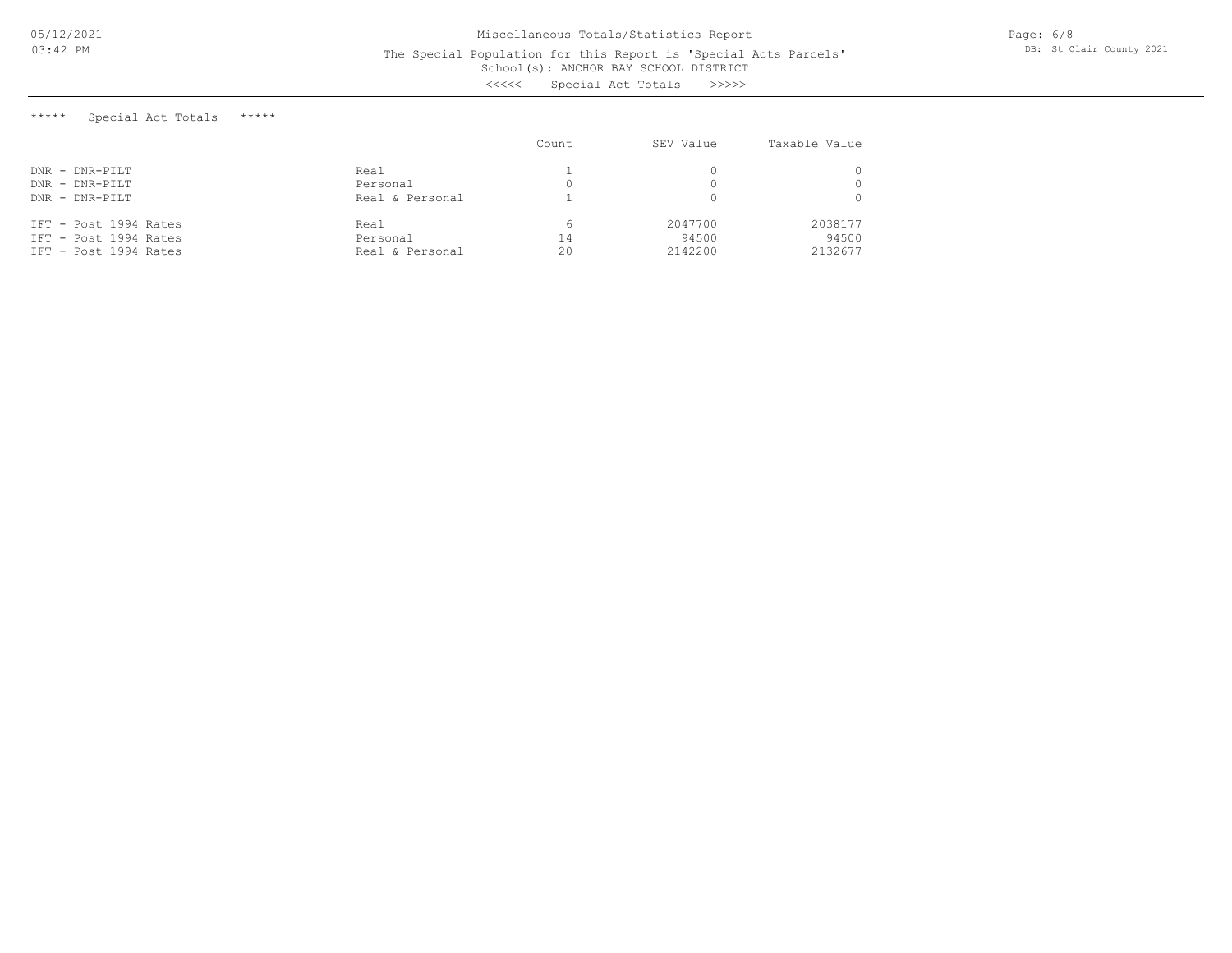| くくくくく |  | Top 20 Statistics | >>>>> |
|-------|--|-------------------|-------|
|-------|--|-------------------|-------|

| ***** Top 20 S.E.V.s *****                 |                                            |                                      |  |  |                |                                          |
|--------------------------------------------|--------------------------------------------|--------------------------------------|--|--|----------------|------------------------------------------|
| 23-990-0012-000<br>$23 - 990 - 0009 - 000$ | PTM CORPORATION<br>HTC SALES CORPORATION   |                                      |  |  | \$<br>\$       | 733,600<br>733,300                       |
| 23-990-0013-000                            | EQUIPMENT DISTRIBUTORS INC                 |                                      |  |  | \$             | 306,100                                  |
| $23 - 990 - 0008 - 000$                    | PTM CORPORATION                            |                                      |  |  | \$             | 243,200                                  |
| 23-991-0011-000                            | PTM CORPORATION                            |                                      |  |  | \$             | 68,300                                   |
| 23-990-0011-000                            | SATTLER, INC                               |                                      |  |  | \$             | 31,500                                   |
| 23-991-0013-000                            | PTM CORPORATION                            |                                      |  |  | \$             | 26,200                                   |
| 23-680-0011-000                            | STATE OF MICHIGAN                          |                                      |  |  |                | 0                                        |
| 23-990-0005-000                            |                                            |                                      |  |  |                | 0                                        |
| 23-990-0007-000                            | SKILL-CRAFT COMPANY INC                    |                                      |  |  | さささ            | 0                                        |
| 23-990-0010-000                            | RADIANCE ALUMINUM FENCE                    |                                      |  |  |                | 0                                        |
| 23-991-0001-000                            | HERITAGE TECHNOLOGIES L.L.C.               |                                      |  |  |                | 0                                        |
| 23-991-0003-000                            | U S GAUGE & FIXTURE INC                    |                                      |  |  | ちょうさ           | 0                                        |
| 23-991-0004-000                            | MODIFIED TECHNOLOGIES INC                  |                                      |  |  |                | 0                                        |
| 23-991-0004-100                            | MODIFIED TECHNOLOGIES, INC.                |                                      |  |  |                | 0                                        |
| 23-991-0005-000                            | PTM CORPORATION                            |                                      |  |  | \$             | 0                                        |
| 23-991-0005-100                            | PTM CORPORATION                            |                                      |  |  |                | 0                                        |
| 23-991-0006-000                            | IIG-DSS TECHNOLOGIES                       |                                      |  |  | なさな            | 0                                        |
| 23-991-0007-000                            | SKILL-CRAFT COMPANY INC                    |                                      |  |  |                | 0                                        |
| 23-991-0010-000                            | RADIANCE ALUMINUM FENCE                    |                                      |  |  |                | $\mathbf{0}$                             |
|                                            |                                            |                                      |  |  |                |                                          |
|                                            |                                            |                                      |  |  |                |                                          |
| ***** Top 20 Taxable Values *****          |                                            |                                      |  |  |                |                                          |
| 23-990-0012-000                            | PTM CORPORATION                            |                                      |  |  | \$             | 733,600                                  |
| 23-990-0009-000                            | HTC SALES CORPORATION                      |                                      |  |  | \$             | 733,300                                  |
| 23-990-0013-000                            | EQUIPMENT DISTRIBUTORS INC                 |                                      |  |  | \$             | 306,100                                  |
| $23 - 990 - 0008 - 000$                    | PTM CORPORATION                            |                                      |  |  | \$             | 234,131                                  |
| 23-991-0011-000                            | PTM CORPORATION                            |                                      |  |  |                | 68,300                                   |
| 23-990-0011-000                            | SATTLER, INC                               |                                      |  |  | \$             | 31,046                                   |
| 23-991-0013-000                            | PTM CORPORATION                            |                                      |  |  |                | 26,200                                   |
| 23-680-0011-000                            | STATE OF MICHIGAN                          |                                      |  |  | \$             | 0                                        |
| $23 - 990 - 0005 - 000$                    |                                            |                                      |  |  |                | 0                                        |
| 23-990-0007-000                            | SKILL-CRAFT COMPANY INC                    |                                      |  |  | \$\$\$\$\$\$\$ | 0                                        |
| 23-990-0010-000                            | RADIANCE ALUMINUM FENCE                    |                                      |  |  |                | 0                                        |
| 23-991-0001-000                            | HERITAGE TECHNOLOGIES L.L.C.               |                                      |  |  |                | 0                                        |
| 23-991-0003-000                            | U S GAUGE & FIXTURE INC                    |                                      |  |  |                | $\mathbf{0}$                             |
| $23 - 991 - 0004 - 000$                    | MODIFIED TECHNOLOGIES INC                  |                                      |  |  |                | 0                                        |
| 23-991-0004-100                            | MODIFIED TECHNOLOGIES, INC.                |                                      |  |  | \$             | 0                                        |
| 23-991-0005-000                            | PTM CORPORATION                            |                                      |  |  |                | 0                                        |
| 23-991-0005-100                            | PTM CORPORATION                            |                                      |  |  |                | 0                                        |
| 23-991-0006-000                            | IIG-DSS TECHNOLOGIES                       |                                      |  |  |                | 0                                        |
| 23-991-0007-000                            | SKILL-CRAFT COMPANY INC                    |                                      |  |  | さささ            | 0                                        |
| 23-991-0010-000                            | RADIANCE ALUMINUM FENCE                    |                                      |  |  |                | 0                                        |
|                                            |                                            |                                      |  |  |                |                                          |
|                                            |                                            |                                      |  |  |                |                                          |
| ***** Top 13 Owners by Taxable Value ***** |                                            |                                      |  |  |                |                                          |
| PTM CORPORATION                            | has                                        |                                      |  |  |                | $1,062,231$ Taxable Value in 6 Parcel(s) |
| HTC SALES CORPORATION                      | has                                        |                                      |  |  |                | 733,300 Taxable Value in 1 Parcel(s)     |
| EQUIPMENT DISTRIBUTORS INC                 | has                                        | 306,100 Taxable Value in 1 Parcel(s) |  |  |                |                                          |
| SATTLER, INC                               | 31,046 Taxable Value in 2 Parcel(s)<br>has |                                      |  |  |                |                                          |
| IIG-DSS TECHNOLOGIES                       | 0 Taxable Value in 1 Parcel(s)<br>has      |                                      |  |  |                |                                          |
| MODIFIED TECHNOLOGIES, INC.                | 0 Taxable Value in 1 Parcel(s)<br>has      |                                      |  |  |                |                                          |
| MODIFIED TECHNOLOGIES INC                  | 0 Taxable Value in 1 Parcel(s)<br>has      |                                      |  |  |                |                                          |
| U S GAUGE & FIXTURE INC                    | 0 Taxable Value in 1 Parcel(s)<br>has      |                                      |  |  |                |                                          |
| HERITAGE TECHNOLOGIES L.L.C.               | 0 Taxable Value in 1 Parcel(s)<br>has      |                                      |  |  |                |                                          |
| RADIANCE ALUMINUM FENCE                    | has                                        |                                      |  |  |                | 0 Taxable Value in 2 Parcel(s)           |
| SKILL-CRAFT COMPANY INC                    | has                                        |                                      |  |  |                | 0 Taxable Value in 2 Parcel(s)           |
|                                            | has                                        |                                      |  |  |                | 0 Taxable Value in 1 Parcel(s)           |
| STATE OF MICHIGAN                          | has                                        |                                      |  |  |                | 0 Taxable Value in 1 Parcel(s)           |